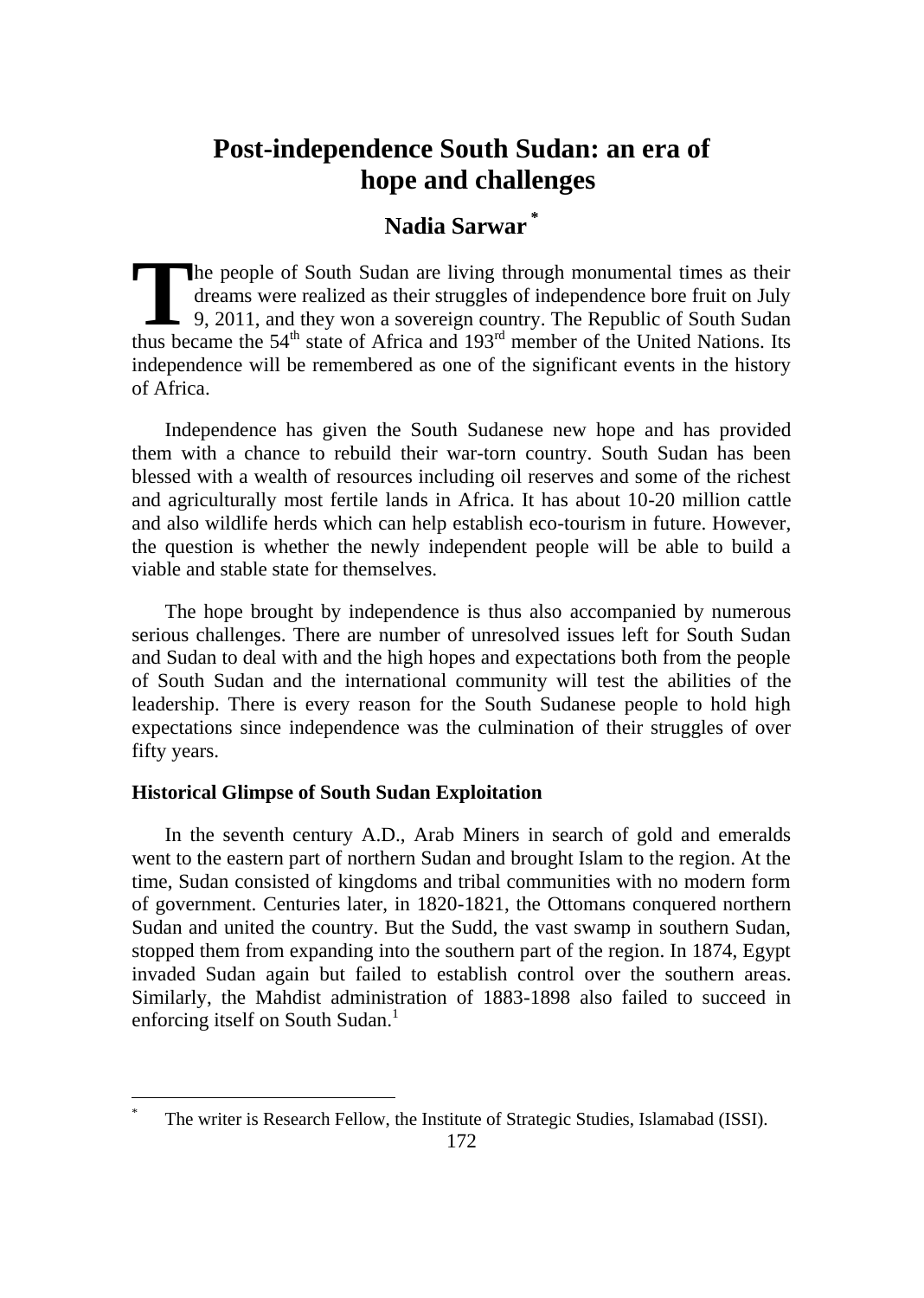When the Suez Canal opened in 1869, Britain and other European colonial powers (Belgian and French forces) in 1892 captured areas of South Sudan that included Western Equatoria, Bahr el Ghazal, Western Upper Nile up to Fashoda, and by 1896 they established compact administration in these areas. Again in 1897, the French tried to seize South Sudan but failed in their attempt as they developed conflicts with Britain over the region, which became famously known as the "Fashoda conflict." In 1898, Sudan was again captured by joint British and Egyptian forces that resulted in the signing of a "Condominium Agreement" between the two to administer the Sudan. In 1899, Britain and France signed an agreement in Europe which led to the French pulling out of South Sudan, which was handed over to its old authorities who were in control of North Sudan. In 1910, the Belgians (in an agreement concluded in 1896 in which it was said that the "Enclave" should be handed over to Britain after the death of King Leopold) too withdrew forces from the "Lado Enclave" (area situated on the West Bank of Upper Nile) after the King died. Thus, after the departure of the French and Belgians, the South Sudan area came under the control of Britain, which was already administering North Sudan.<sup>2</sup>

During this time, British missionaries traveled to South Sudan from the area which is now Kenya, and tried to convert people there to Christianity. In 1924, due to geographical, cultural, historical and political differences between North and South Sudan, they decided to split Sudan into separate territories: an Arabicspeaking Muslim North, and the chiefly Animist and Christian South. In 1946 they reversed this policy and once again united the northern and southern regions into a single country, with the government located in the north. Arabic was made the official language of Sudan, while previously English had been recommended in the south. Moreover, the south was not given its due share of participation in the new government. $3$ 

Sudan eventually won independence from Britain in 1956. The government remained in North. However, soon after independence, North and South relations deteriorated further as the latter felt its rights and due share in all aspects of political, cultural and economic life was being compromised by the more powerful North. This dissatisfaction with north resulted in a civil war that lasted for 17 years. In 1972, the "Addis Ababa Agreement" was reached between North and South Sudan that gave the southerners the right of self-rule. Nonetheless, this agreement helped in achieving peace only for ten years. In 1983, the North Sudan government called for the enforcement of Islamic law of Sharia that again began to fume differences between the two regions and led to a second civil war.<sup>4</sup> The reasons also included economic factors, especially since the discovery of oil in South Sudan in 1979.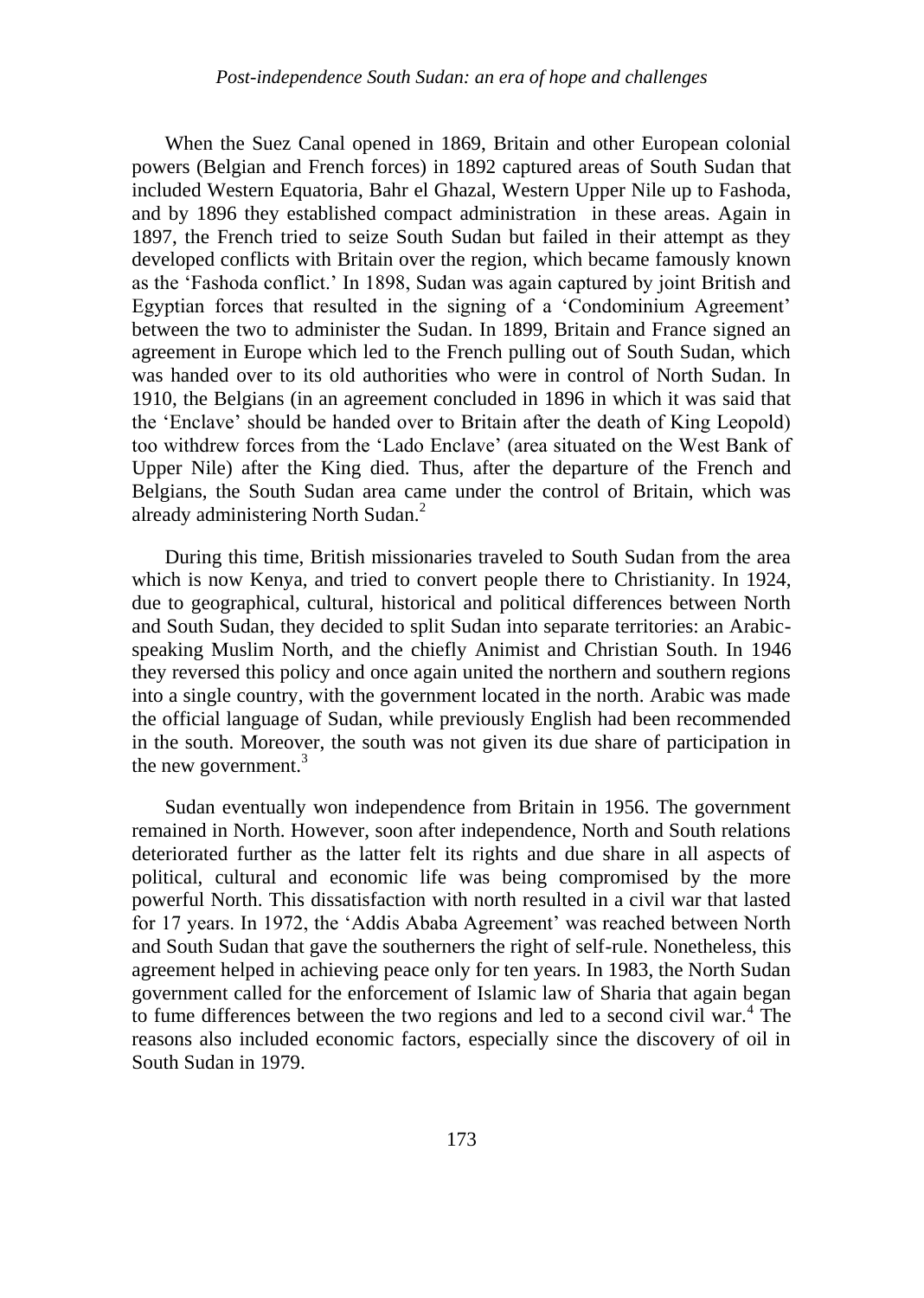#### *Strategic Studies*

Finally, on January 9, 2005, with the efforts of the international community, a Comprehensive Peace Agreement (CPA) was signed between the NCP government of North Sudan and SPLM of South Sudan. The agreement stated that the South would live autonomously for an interim period of six years (2005- 2011).It also included agreements for the interim period on security, wealth sharing, power sharing, and on the status of the three regions of Abyei, Southern Kordofan, and the Blue Nile. The CPA called for a referendum on July 9, 2011 in

which the people of South Sudan could decide whether they want a united Sudan or independence. <sup>5</sup> When the time came, 98.8 % people of South Sudan voted for independence and thus on July 9, 2011, a new country appeared on the map of the world with its capital in Juba. Mr. Salva Kiir Mayardit became its first president.

We see historical continuity in the exploitation of South Sudan both at the hands of North and the colonials who occupied or invaded the area. The international community only started taking interest in the North-South conflict

**Oil is a major issue that will have great impact on the future relations of Sudan and South Sudan. South Sudan possesses roughly 75 percent of oil reserves and the Sudan or North Sudan has the refineries and pipelines that could help both countries benefit fairly from the oil.**

after the discovery of oil in the area. Otherwise, it remained neglected. Economic interests of the international community forced them to bring an end to the civil war and help find a political solution to the dispute.

## **Independence**

The grievances, lack of cultural identity and discriminatory attitude of the international occupiers in the past and the successive governments of the North motivated the people of South Sudan to start raising their voices for their rights and encouraged them to start an armed struggle for an independent country. However, after the initial euphoria, the new country faces hard times. Peace is fragile and violent conflicts continue at both external and internal levels. In addition, South Sudan faces critical challenges in the near-term as unresolved issues with the erstwhile North can lead to sustained conflicts if they are not dealt with soon.

## **Post-Independence Challenges**

## *Oil*

Oil is a major issue that will have great impact on the future relations of Sudan and South Sudan. South Sudan possesses roughly 75 percent of oil reserves and the Sudan or North Sudan has the refineries and pipelines that could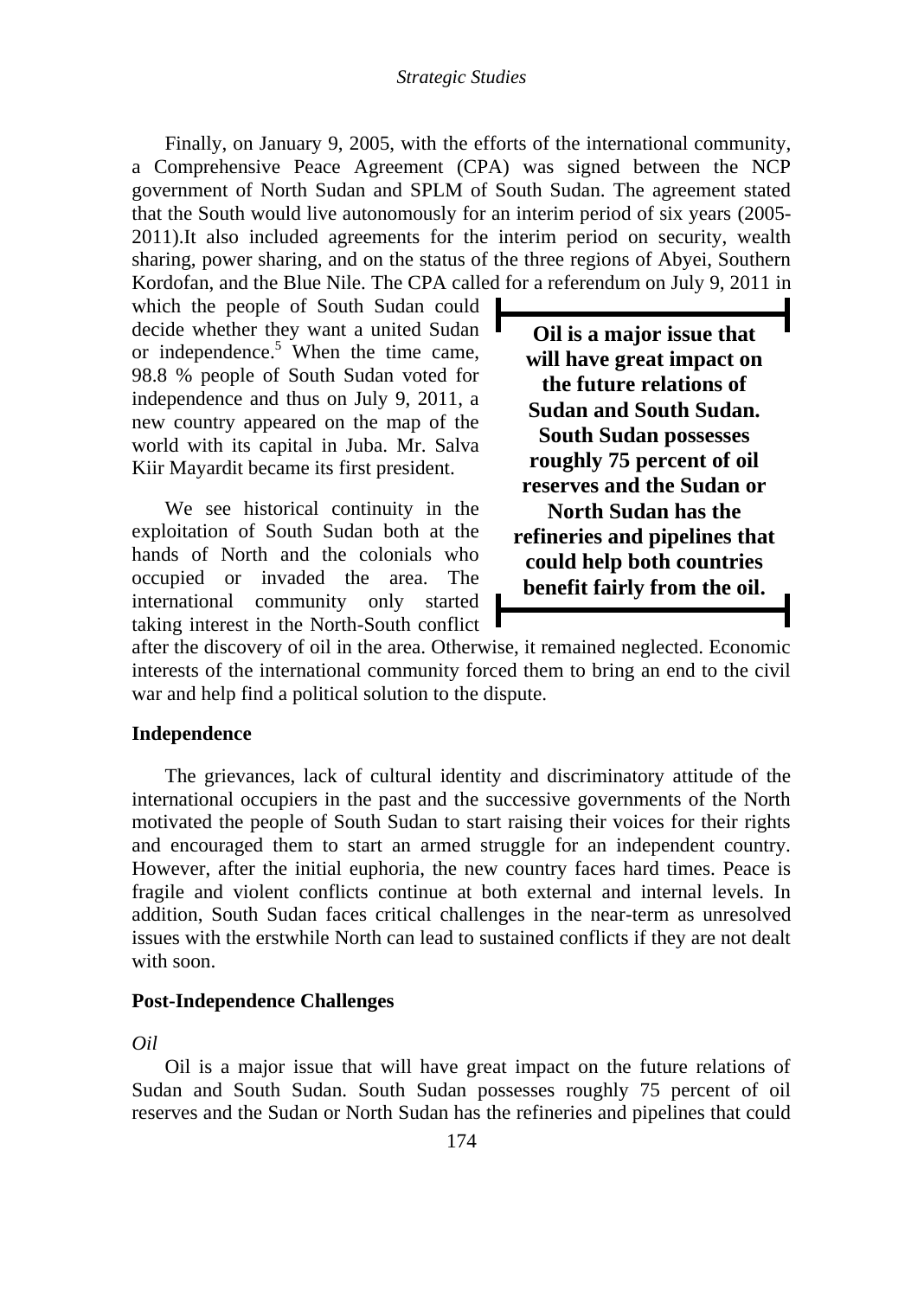help both countries benefit fairly from the oil. For South Sudan, the importance of oil rises as it is a new country and its government badly needs money. However, its government is giving a tough time to its neighbor on this "multibillion dollar oil issue.' South Sudan has closed down the daily production of 350,000 barrels of low sulphur crude, which is normally sent though a 1,600 km pipeline from the oil fields in South Sudan to export terminals in Port Sudan, refiners in China and the global market. Also, the Juba government has refused to pay oil transit fees demanded by Sudan. Sudan is asking for \$36 a barrel for multiple fees, including transit, transportation, processing and marine terminal usage, whereas South Sudan has offered to pay a transit fee of between \$0.63 and \$0.69 for each of the two pipelines, in addition to third-party fees of between \$5.50 and \$7.40 per barrel. South Sudan has also rejected the African Union proposal regarding "oil fees". The African Union had proposed that South Sudan give Sudan a direct cash transfer of \$5.4 billion, plus transit fees of \$1.1 billion, to provide for the export of oil through 2014 and to compensate Khartoum for the loss of the South.<sup>6</sup>

Besides this, South Sudan is accusing Khartoum of pilfering almost six million barrels of oil worth over \$600 million. The South Sudan government has planned to construct alternative pipelines at Lamu, Kenya, and through Ethiopia to Djibouti. In this regard, on March 2, 2012, the South Sudan and Kenyan governments broke ground on a 2000 km pipeline to Lamu worth \$24.7 billion, which they believe will transform the border region between the two countries and Ethiopia. The purpose of constructing alternative pipelines is to decrease South Sudan's dependence on Khartoum for oil exports.<sup>7</sup> While this is a positive step, it is a long term investment that will take time. Also, according to international experts, the economic feasibility of these new pipelines will largely depend on the potential discovery of considerable reserves.

For a country that relies heavily on its oil revenues, and whose infrastructure and quality of life are poor, closing down oil production means taking a suicidal path. Moreover, Sudan also cannot afford aggression for long as its own economy is also on a downward trend after the South seceded. Both South Sudan and Sudan are not in a position to afford an economic war. Therefore, wisdom needs to prevail from both sides and there should be an understanding that by cooperating with each other, they can achieve economic viability. An early deal on oil is the need of the hour.

### *Ethnic divisions*

South Sudan is an ethnically diverse country with nearly 200 ethnic tribes. The Dinkas  $(11\%)^8$  are in majority, followed by the Nuer (5%), Azande (3%),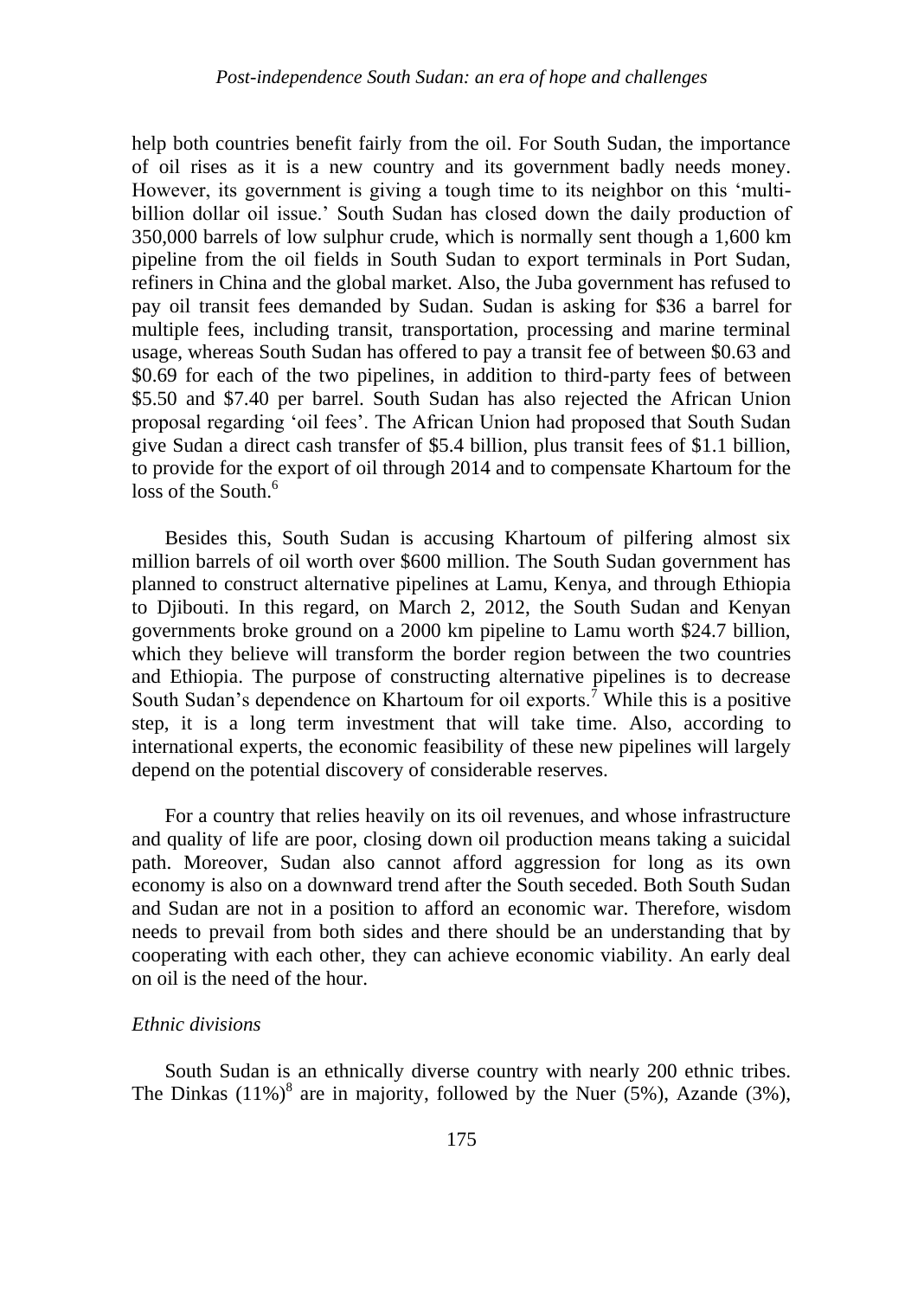Bari (3%) and Shilluk/Anwak (3%). Inter-ethnic rivalry is a major challenge for the Juba government. Recently, it was reported that tens of thousands of South Sudanese fled their homes after armed men from 'Lou Nuer' tribe attacked a 'Murle' village, burned homes and killed many people in a Junglei state.<sup>9</sup> Indeed, this is an issue to be taken seriously by the government. However, it is clear that creating a "South Sudanese identity" in an ethnically heterogeneous society is an uphill task.

Another vital factor that could create difficulties for the Juba government is the "politics of ethnic domination" or "ethnic discrimination" in South Sudan. If one see the current structure of the state, it is interesting to note that President Salva Kiir"s government is dominated by Dinkas. The President himself is from the same tribe and 42 percent of his cabinet ministers are from the Dinka Rek clan. He awarded his state, Warrap, ten ministerial posts. The Greater Equatoria region has higher population than Greater Bhar-el-Ghazal, but the latter was given twenty ministerial posts out of which ten were awarded to the Warrap state alone. On March 9, 2012, President Kiir while appointing ambassadors again gifted the Dinka tribe 53 percent of seats while all the other tribes combined were

given 47 percent seats.<sup>10</sup> Hence, such politics is detrimental to political growth and is likely to create grievances against the President. Already, other ethnic groups especially the Nuer are accusing the government of discriminatory attitude towards other ethnic groups.

# *Border problems*

Five main border areas need immediate attention of the South and

**Unresolved border conflicts between South Sudan and Sudan have the potential to lead the wars. Since the independence of South Sudan, there have been continuous reports of border clashes or air raids.**

North Sudan governments. The first and most volatile region is Abyei. However, according to the SPLM Secretary General Pagan-Amum, four other areas are also disputed. These are (1) the northern-most border county in Upper Nile from the north"s White Nile State, (2) the borderline running north-south between the South"s Unity State and the North"s Southern Kordofan (which will determine who controls the Heglig oilfield), (3) where the Bahr-al-Arab river forms the border between the South"s Bahr-el-Ghazal and Darfur in the North, and (4) the area that forms the western-most dividing line between the Bahr-el-Ghazal and Southern Darfur. $^{11}$ 

Unresolved border conflicts between South Sudan and Sudan have the potential to lead the wars. Since the independence of South Sudan, there have been continuous reports of border clashes or air raids. On April 2012, South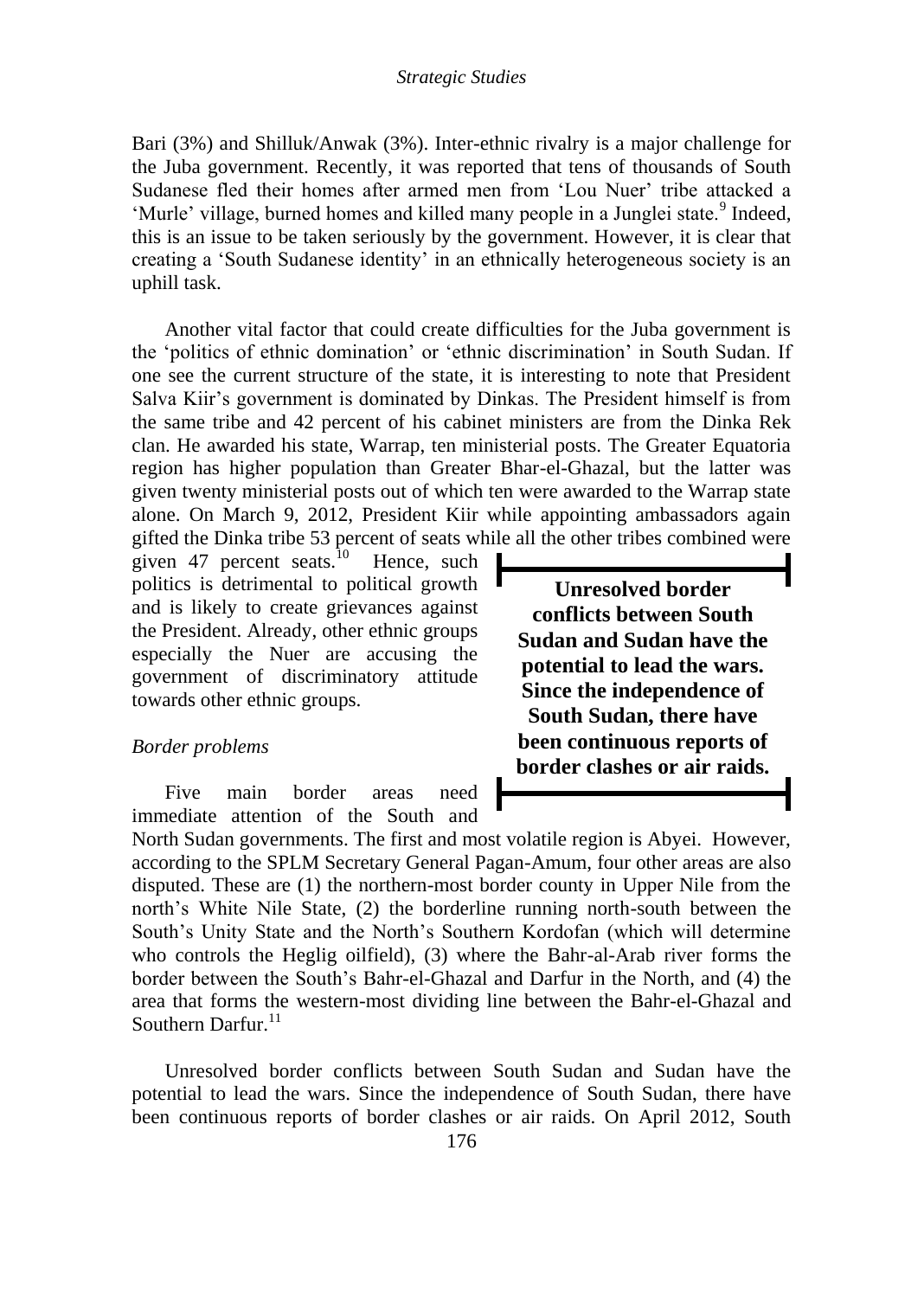Sudan forces attacked a disputed oil town of Heglig in South Kordofan which is under Sudanese rule. The South Sudan forces occupied the area for nearly ten days and withdrew only after international pressure. The aggression was responded to by the Sudan with full force and the neighbors were close to an allout war. Sudanese parliament declared South Sudan an enemy state, and called the SPLM government 'an enemy.<sup>12</sup>

Both South Sudan and Sudan need to exercise patience as neither side can afford war in the present circumstances. Diplomatic and peaceful means should be adopted. Sudan should refrain from giving rash and immature statements such as branding its neighbor an "enemy" and similarly, South Sudan also needs to stop being the aggressor as this will only bring isolation for the newly-born state.

## *Abyei issue*

Abyei is ethnically, politically and geographically caught between Sudan and South Sudan. It is located between Northern Bahr al Ghazal, Warrap and Unity states of the South and Southern Kordofan of the North.<sup>13</sup> It is mainly dominated by two large tribes – the Ngok Dinka, which is mainly African Christian and pro-South Sudan, and the Misseriya, which is largely Arab Muslim and pro-Sudan. Both the Dinkas and Misseriya compete over the issue of rights to the territory and the right to grazing and water resources. The Abyei area is also rich in oil resources and there are the fears that if this issue remains unresolved for long it could provoke both the neighbors to another war. Although the 2005 Comprehensive Peace Agreement called for a referendum in Abyei along with the South Sudan referendum for independence, both sides failed to put it into practice as they could not agree who was eligible to vote.

# *Flimsy infrastructure*

South Sudan faces a tremendous challenge of development due to its lack of infrastructure – for instance, the country has almost no transport network. As per World Bank estimates, South Sudan"s entire road network amounts to 12,600 km out of which only 4000 km is safe or drivable. Building roads is costly because material and equipment have to be imported. Not only this, South Sudan is also way behind in other sectors – it has no irrigation systems, which is important for agriculture expansion, and there is no public water supply system either.<sup>14</sup>

### **Post-independence optimism for South Sudan**

While it is true that independence has brought multiple difficult challenges for South Sudan, it has also brought new hope for the people. The country has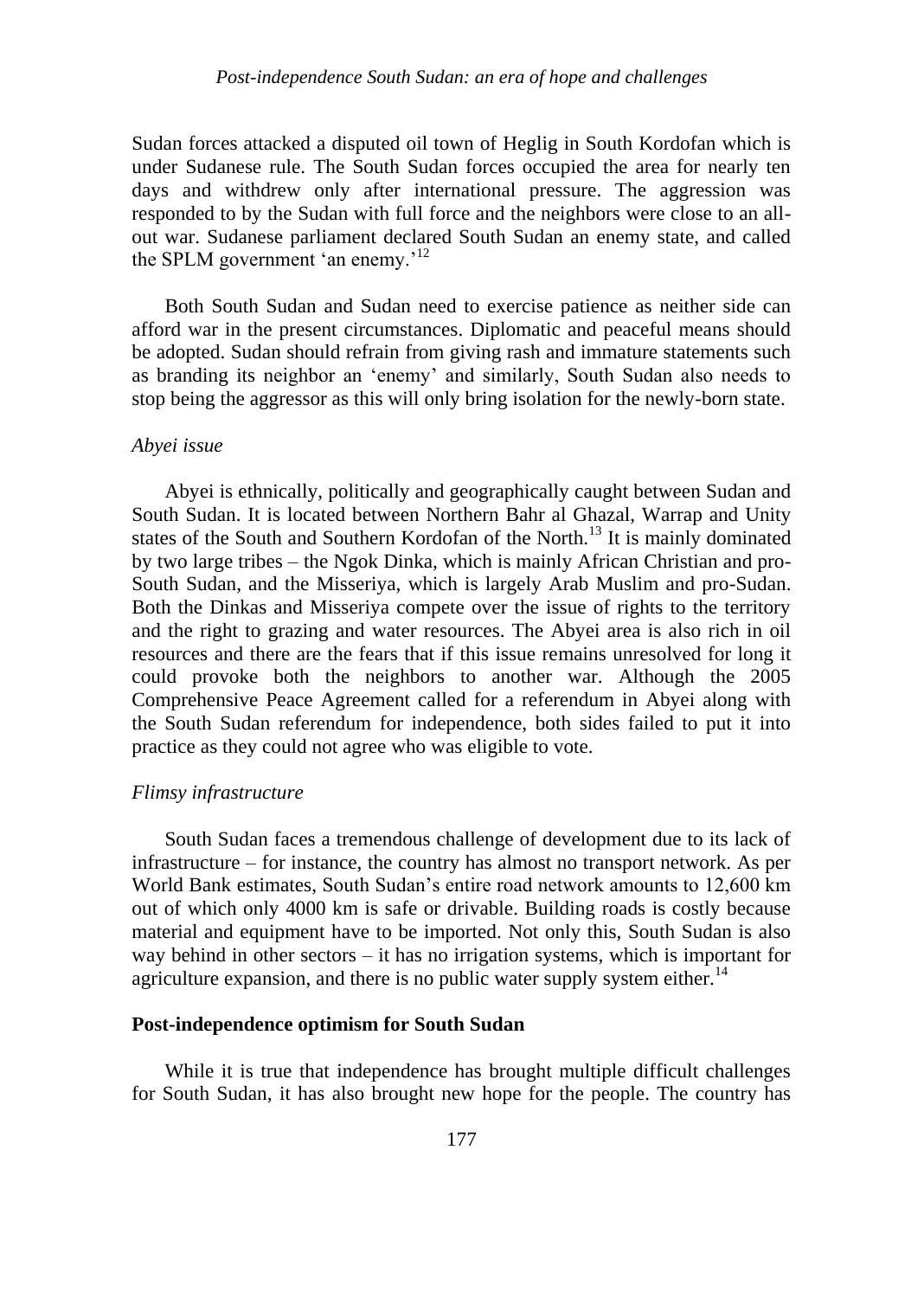some key strengths, which if exploited well, will lead to a viable and stable state. South Sudan enjoys good relations with some of major global powers, Israel, as well as with its African neighbors. Moreover, it is rich in natural resources.

## *Relations with the United States*

South Sudan enjoys cordial relations with the United States. In fact it was due to the support of the US that it was able to achieve independence. For over two decades, the US continued to provide humanitarian assistance to South Sudan and in finding a diplomatic solution to the North-South Sudan conflict. It succeeded somewhat in its efforts as a result of the Comprehensive Peace Agreement (CPA) in 2005 that called for a referendum in July 2011, in which the South opted for independence. After South Sudan gained independence, the

Obama administration promised that it will try to provide all possible support to the new state.

# *Relations with China*

In the wake of independence, South Sudan"s ties with China have also evolved positively. Although China"s historical support for Khartoum could prove disturbing for Juba, the positive trend should continue. Juba has taken the right **South Sudan enjoys a very special relationship with the Israel. The nature of bilateral ties is so unique that South Sudan decided to open its embassy in Jerusalem instead of Tel Aviv.**

path by saying that if the Chinese are to come and partner in developing the new nation, they will be welcomed. China has also reciprocated by noting that it is keen to expand its presence in South Sudan"s oil sector along with other areas such as building infrastructure. In January 2012 China offered an economic package to South Sudan including development grants and a possible billiondollar infrastructure loan.

# *Relations with Israel*

South Sudan enjoys a very special relationship with the Israel. The nature of bilateral ties is so unique that South Sudan decided to open its embassy in Jerusalem instead of Tel Aviv. In December 2011, President Salva Kiir visited Israel and stated that, "I am very moved to come to Israel and to walk on the soil of the promised land. Israel has always supported the South Sudanese people. Without you, we would not have risen. You struggled alongside us in order to allow the establishment of South Sudan and we are interested in learning from your experience. As a nation that rose from dust, and as the few who fought the many, you have established a flourishing country that offers a future and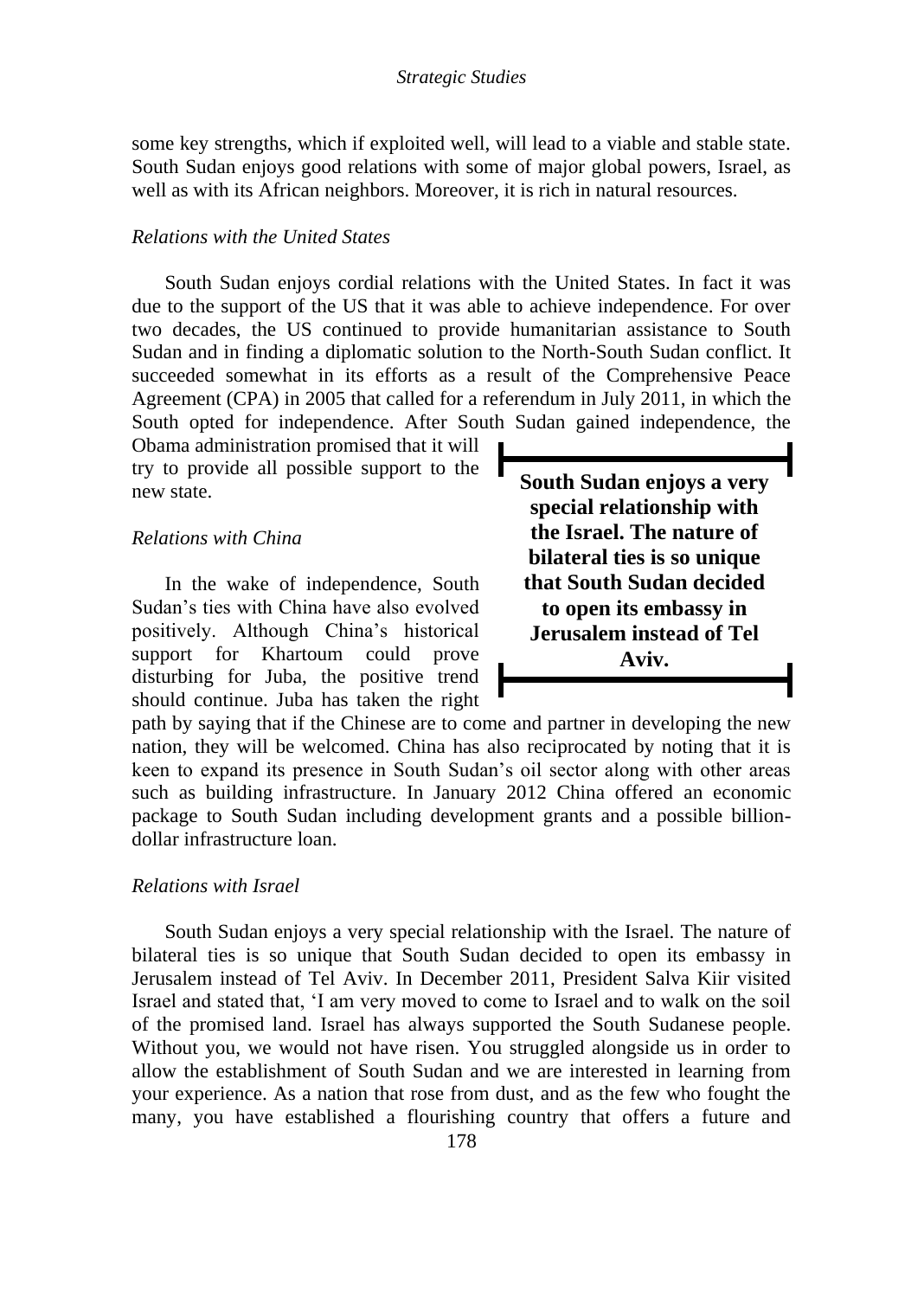economic prosperity to its children, I have come to see your success.<sup>15</sup> Israel-South Sudan relations gained momentum when Israel provided moral support as well as physical support in the shape of arms and international maneuvering during the first South Sudanese struggle of 1955-1972. More significant was the raising of Israeli flags by South Sudanese during their celebrations of independence on July 9, 2011.<sup>16</sup>

South Sudan can gain multiple advantages from its ties and can benefit from Israel"s economic development. Israel is a member of the Organisation for Economic Cooperation and Development (OECD) and has advanced military technology as well as an excellent educational system that can be very helpful to a new state like South Sudan whose education system is weak. It can thus provide help to the South Sudanese in multiple sectors and forms.

## *Relations with African neighbors*

South Sudan enjoys good relations with its African neighbors that include Kenya, Uganda, Burundi, Tanzania, Rwanda, Eretria and Ethiopia. These East African states helped South Sudan in achieving independence. Eretria and Ethiopia helped the SPLM both politically and militarily during the war and Ethiopia, Kenya and Uganda offered safe havens and support to the SPLM.

A stable South Sudan is important to all these countries not only politically but economically too. For example, the country is the main export market for Uganda and Kenya with exports worth \$ 184.6 million and \$ 157.7 million respectively in the year 2009. After independence, its vitality increases even further. A peaceful South Sudan means billions of dollars in trade and investment for East African and other countries in the region, $17$  including through the aforementioned pipelines. However, because of its conflicts with the North and its economic fragility, South Sudan needs the commitment and support of its African neighbors as well.

Apart from South Sudan"s relations with the US, China, Israel and its African neighbors, it also enjoys strong relations with a number of countries in Europe and Asia.

#### **Resources**

South Sudan is a resource rich country with substantial natural resources in plant and animal production. It holds one of the highest reserves in gold and uranium in the world and its mining sector can bring huge investments and in turn creates employment opportunities. More importantly, South Sudan has a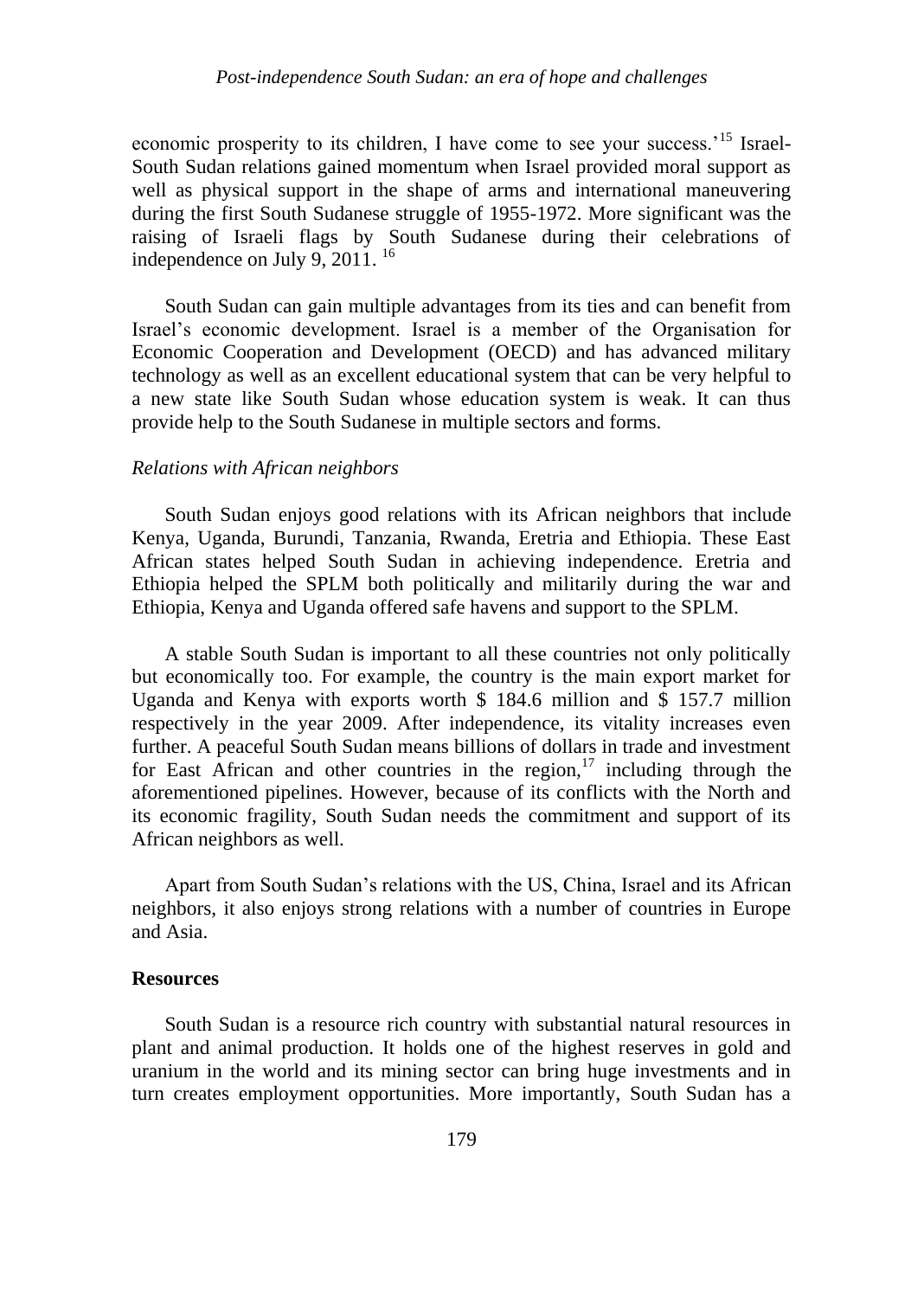large quantity of oil reserves. These natural gifts suggest that the country has the means to become prosperous.

# **Prospects for South Sudan**

While independence has been hardearned, future prospects for South Sudan appear grim. While it is true that it has abundant natural resources and the support of the international community, its external and internal vulnerabilities threaten to cause further destabilization. The existing economic conditions, rampant corruption, lack of a common South Sudanese identity

**The existing economic conditions, rampant corruption, lack of a common South Sudanese identity and external reliance, among other factors, severely influence the ability of the state.**

and external reliance, among other factors, severely influence the ability of the state. South Sudan is facing security issues both at external and internal fronts. At external level, its relations with Sudan are at a very low point and are likely to remain tense in the near future. At the internal level, its heterogeneous tribal society is also a problem. Ethnic or tribal militias continue to kill each other over property, land, livestock, and water and the government has failed to control this menace as its power is very limited outside the main cities and towns. Hence, with multiple sources of insecurity, the outlook for South Sudan is not very encouraging and it is probable that it will remain a fragile state for some time to come.

### **Way forward**

The vision of the South Sudanese leadership will be important in determining the future of the country. If it desires a successful and strong South Sudan, it will have to be very sensible in its decisions and approach.

South Sudan is an ethnic society. Thus, it is important for the government to ensure equal representation for all ethnic groups in the government structure. Ethnic diversity has to be managed tactfully and the government needs to lay down the foundations of the new country on the principle of ethnic equality, where a person of any ethnicity can enjoy all rights. Many countries in Africa are in mess just because of ethnic tensions and this is a future of violence and civil war that South Sudan needs to avoid by using the right policies.

South Sudan enjoys cordial relations with international community. However, it needs to be more sensible in managing ties with Israel and the Arab World.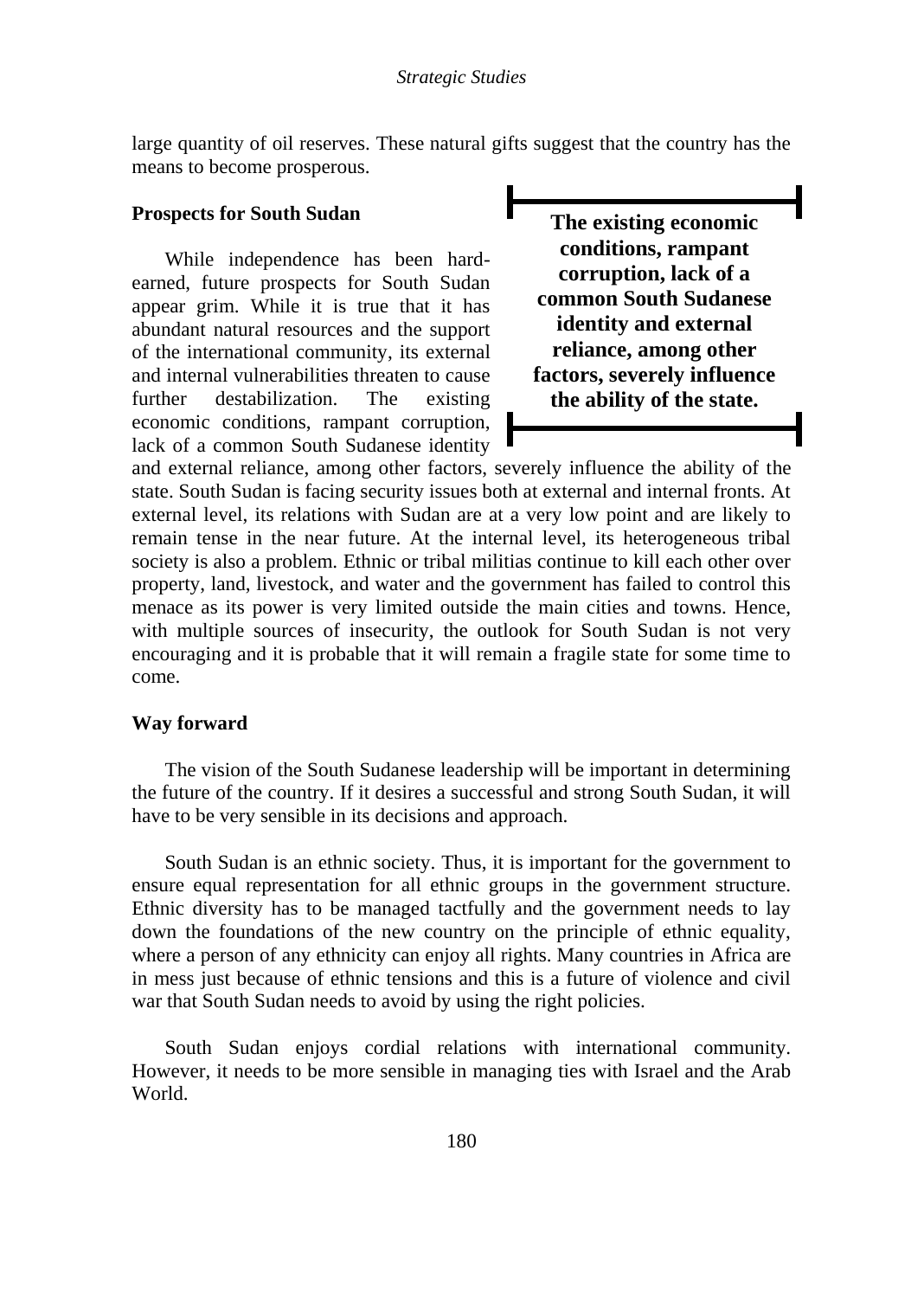South Sudan needs to focus on national economic policies to gain selfsufficiency and economic independence. This means looking for trade rather than aid, and focusing on infrastructure development for the sake of long term economic strategic thinking.

Relations with Sudan will be crucial for the future of South Sudan. Indeed, both countries will benefit hugely from cordial ties. Hence, instead of adopting aggression, South Sudan should offer a hand of friendship and approach unresolved disputes through diplomatic means, either bilaterally or through international mediation. The current hostility will only bring about more hatred and enmity.

Finally, South Sudan also needs to tackle its role in the international community with more thoroughness and tact when dealing with matters of its interests. The government failed to present its case in front of international community after the Panthou (Heglig crises) and found itself diplomatically isolated. This needs to be tackled urgently as a trained and able representation from South Sudan will be of much benefit to the country.

# **Conclusion**

Nation building is a bigger challenge than gaining independence. History, especially in Africa, illustrates that nations that gained independence but failed to build themselves only reverted to civil wars. Nation-building requires leadership, vision and the right policies. In this regard there are role models such as China and Japan, which were one time socially and economically as poor as South Sudan is today, but due to the devotion and the right kind of planning on the part of their leaderships, they became economic giants. This is the question then to be addressed by South Sudan, that whether it looks to such role models, or continue towards a path of self-destruction and war.

# **Notes & References**

 $\frac{1}{1}$ "A Brief History of South Sudan", *Sudan Reflections,* July 4, 2011.

http://southsudanreflections.blogspot.com/2011/07/brief-history-of-south-sudan.html <sup>2</sup> Dr. Riek Machar Teny-Dhurgon, 'South Sudan: A History of Political Domination – A Case of Self Determination," *African Study Center, University of Pennsylvania*, November 19, 1995*.* http://www.africa.upenn.edu/Hornet/sd\_machar.html

<sup>3</sup> Ibid.

<sup>4</sup> "A Brief History of South Sudan", *Sudan Reflections,* July 4, 2011. http://southsudanreflections.blogspot.com/2011/07/brief-history-of-south-sudan.html

<sup>5</sup> Ander Breidlid, 2011, "The Meaning of CPA," *A Concise History of South Sudan*, African Books Collective Limited: Oxford, UK, pg.316.